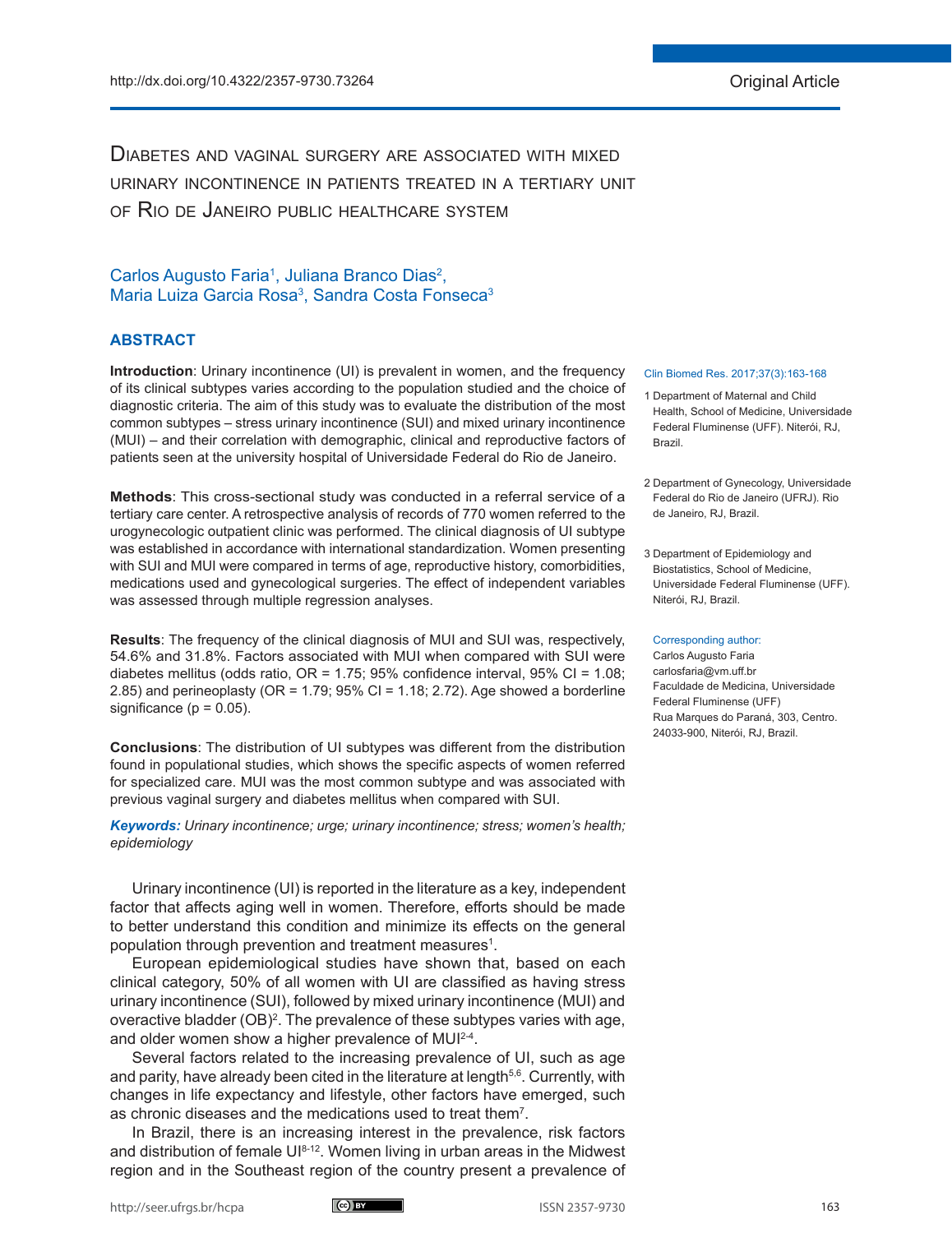UI ranging from  $21.4\%$  to  $32.9\%<sup>9-12</sup>$ . Those with a higher number of pregnancies and births and with a higher body mass index (BMI) have a greater risk of developing UI<sup>12</sup>. In terms of its subtypes, SUI has been the most studied. Its prevalence ranges from 15.3% in postmenopausal women to 35% in climacteric women according to studies conducted, respectively, in the cities of São Luís<sup>13</sup> and Campinas<sup>14</sup>. Socioeconomic and reproductive risk factors related to SUI were not identified in these studies.

While SUI has well-established standards for diagnosis and treatment, MUI is a major challenge, since it combines SUI and urge urinary incontinence (UUI)3 . This definition was standardized by international societies based on the clinical assessment of symptoms and may induce bias, as symptoms can be difficult to express in appropriate medical terms in different regions and countries around the world<sup>15</sup>.

It is not clear whether MUI has its own pathophysiology with an underlying mechanism different from the one responsible for SUI or UUI<sup>16</sup>. Women with MUI are a very heterogeneous group, and their most bothersome complaint may vary from one individual to another. This may serve to justify the discrepancy observed in prevalence rates and makes the identification of risk factors very complex. In addition, the negative impact of MUI on the quality of life, which seems to be more significant than the impact of SUI alone, may be aggravated with aging, concomitant comorbidities and the effect of drugs used in their treatment for lower urinary tract symptoms<sup>17,18</sup>.

Patients seen at university hospitals present unwieldy comorbidities, often co-existent, are frequently taking several medications and sometimes have already been treated unsuccessfully. Consequently, this population may constitute a special group with its own characteristics, different from the general population.

The aim of this study was to evaluate the distribution of the two main clinical subtypes of UI – SUI and MUI – among the female population seeking medical care at a specialized department, and also to identify their association with demographic, clinical and reproductive factors, comorbidities, use of medications and previous gynecological surgeries.

# **METHODS**

The study was approved by the Research Ethics Committee of the university hospital Clementino Fraga Filho (HUCFF) of the Universidade Federal do Rio de Janeiro. Methods, definitions and units used in this study meet the standards jointly recommended by the International Urogynecological Association and the International Continence Society<sup>19</sup>.

The study sample consisted of 829 women referred to the HUCFF outpatient clinics. Their medical records were entered into a Microsoft Excel version 97-2003 spreadsheet (Microsoft, Redmond, WA, USA) and were retrospectively analyzed. Data on 59 women with renal lithiasis, urinary infection and genital prolapse without urinary symptoms were excluded, and 770 patients remained in the database.

Based on urinary symptoms, the patients were divided into three groups: 1) those who only complained of urine leakage due to the stress of physical activity and received a clinical diagnosis of SUI; 2) those who showed urgency associated or not with UUI, frequency, or nocturia, yet without urine leakage due to stress, and received a clinical diagnosis of OB; and 3) those who displayed symptoms of both SUI and UUI and received a clinical diagnosis of MUI<sup>19</sup>.

Patients with OB were excluded, and the remaining 665 women with SUI and MUI were compared in terms of age, number of deliveries, mode of delivery (none, vaginal, cesarean section, forceps, vaginal and cesarean section, vaginal and forceps, forceps and cesarean section, and all types of deliveries), and menstrual status (menacme or post-menopausal). In addition, the groups were compared based on their history of gynecological surgery (vaginal surgery for prolapse and/or UI and abdominal hysterectomy), the presence of comorbidities (diabetes and hypertension) and use of medications.

### **STATISTICAL ANALYSIS**

In this study, a convenience sample from the HUCFF outpatient clinic database was used, and no previous sample calculation was performed.

The t-test for two independent samples was used to compare the quantitative variables of the two diagnostic groups. For the comparison of qualitative variables, a chi-square test was used with a 5% significance level.

The variables showing statistically significant differences were included in the logistic regression models. In order to identify groups of symptoms with greater association with each of the diagnoses, a forward stepwise regression was conducted. The analysis was performed using the Statistical Package for Social Sciences for Windows software, version 17.0 (SPSS, Chicago, IL, USA).

#### **RESULTS**

The mean age of the 665 patients was  $56.7 \pm 11.8$  years, ranging from 21 to 88 years. The study groups comprised 420 patients with a clinical diagnosis of MUI and 245 patients with SUI. Therefore, the clinical diagnosis ratio was 1.71 MUI cases for each SUI case.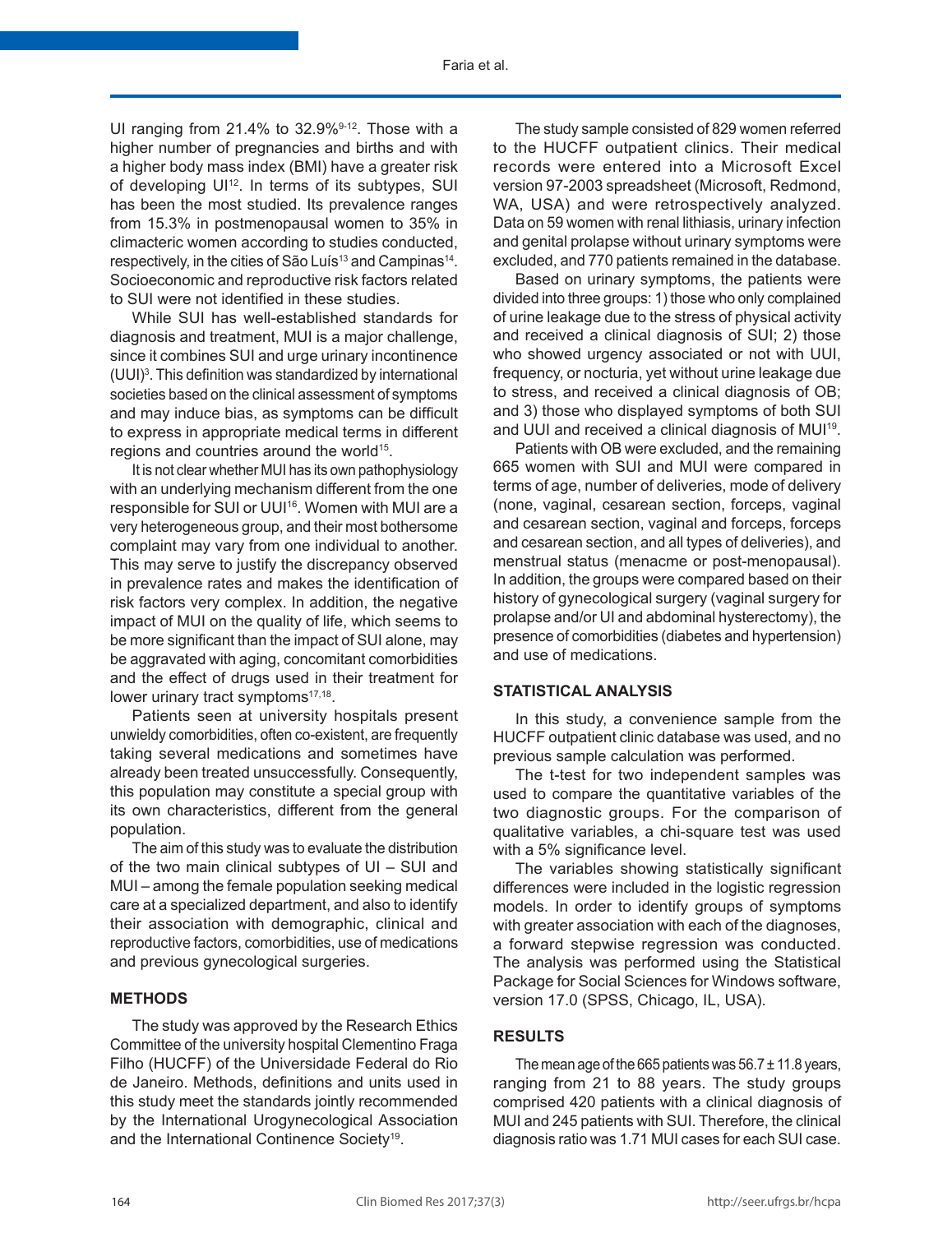| <b>Variables</b>       | SUI ( $n = 245$ ) | MUI ( $n = 420$ ) | P-value  |
|------------------------|-------------------|-------------------|----------|
| Quantitative           | (Mean $\pm$ SD)   | (Mean $\pm$ SD)   |          |
| Age                    | $54.7 \pm 11.1$   | $57.8 \pm 12.4$   | 0.001    |
| Number of deliveries   | $3.03 \pm 2.07$   | $3.43 \pm 2.67$   | 0.04     |
| Qualitative            | N(% )             | N(% )             |          |
| Hypertension           | 129 (52.7)        | 254 (60.5)        | 0.05     |
| <b>Diabetes</b>        | 26 (10.6)         | 80(19)            | 0.04     |
| <b>Diuretic</b>        | 81(33.1)          | 141 (34.4)        | 0.88     |
| Calcium blocker        | 28 (11.4%)        | 56 (13.4%)        | 0.47     |
| Beta-blocker           | 50 (20.4%)        | 104 (24.8%)       | 0.19     |
| ACE inhibitor          | 62 (25.3%)        | 129 (30.8%)       | 0.13     |
| Benzodiazepines        | 18 (7.3%)         | $36(8.6\%)$       | 0.57     |
| Abdominal hysterectomy | 45 (18.4%)        | 70 (16.7%)        | 0.58     |
| Vaginal surgery        | 40 (16.3%)        | 120 (28.6%)       | < 0.0001 |
| Postmenopause*         | 147 (76.6%)       | 296 (84.3%)       | 0.03     |

Table 1: Comparison of stress and mixed urinary incontinence (SUI and MUI) according to demographic, clinical and reproductive factors.

\*Information from 543 patients. ACE = angiotensin-converting enzyme; SD = standard deviation.

The patients with SUI had a mean age lower than to those with MUI, with a statistically significant difference  $(p = 0.001)$ . The most frequent comorbidity in both groups was hypertension (57.6%), followed by diabetes mellitus (16%). There was a statistically significant difference for diabetes ( $p = 0.04$ ) and a borderline difference for hypertension ( $p = 0.05$ ). The most commonly used medications were hypotensive drugs, especially diuretics, angiotensin-converting enzyme inhibitors and beta-blockers, but no difference was found between the two groups due to their use (Table 1).

In terms of history of gynecological surgeries, 160 women reported previous vaginal surgery for UI and/or genital prolapse (24%) and 115 had had an abdominal hysterectomy (17.3%). Vaginal surgeries were more frequent in women with MUI (p < 0.0001). Information about menstrual status and age of menopause was available for 543 patients (81.7%), since 115 women had had a hysterectomy and seven did not remember when menopause occurred. The occurrence of menopause was reported more frequently in women with MUI ( $p = 0.03$ ). Although a statistically significant difference was found between the two groups for the number of deliveries, it was not found for mode of delivery ( $p = 0.81$ ).

Variables showing a statistical difference between the two groups were included in a multivariate analysis, except menstrual status (menacme or postmenopausal), since it is associated with female age. In the first model, the variables of age, hypertension and number of deliveries were not significant. Age was maintained

Table 2: Final multivariate analysis model – factors associated with mixed urinary incontinence compared to stress urinary incontinence.

| <b>Associated factors</b> | OR.  | 95% Cl P-value      |  |
|---------------------------|------|---------------------|--|
| Age                       | 1 01 | $1.00 - 1.03$ 0.051 |  |
| <b>Diabetes</b>           | 175  | 1.08-2.85 0.023     |  |
| Vaginal surgery           | 1 79 | 1.18-2.72 0.006     |  |

OR = odds ratio; CI = confidence interval.

in the final model due to its well-known association with the clinical UI subtypes.

The results of the final multivariate model can be found in Table 2. Women with diabetes mellitus or with a history of vaginal surgery had a greater probability, 75% and 79.7%, respectively, of being diagnosed with MUI in comparison with SUI. Age showed a borderline significance, with each year leading to an increase of 1.4% in the probability of being diagnosed with MUI.

#### **DISCUSSION**

The number of MUI cases in the group of women included in the present study was 70% greater than the number of SUI cases. MUI was also the most common clinical diagnosis in studies conducted in older populations3,4. In addition, women seen at other Brazilian referral centers have been diagnosed with MUI more frequently<sup>20</sup>. This suggests that there are specific aspects that differentiate the study group from the general population, in which the prevalence of SUI is equal to or greater than the prevalence of MUI2 . However, it is important to emphasize that the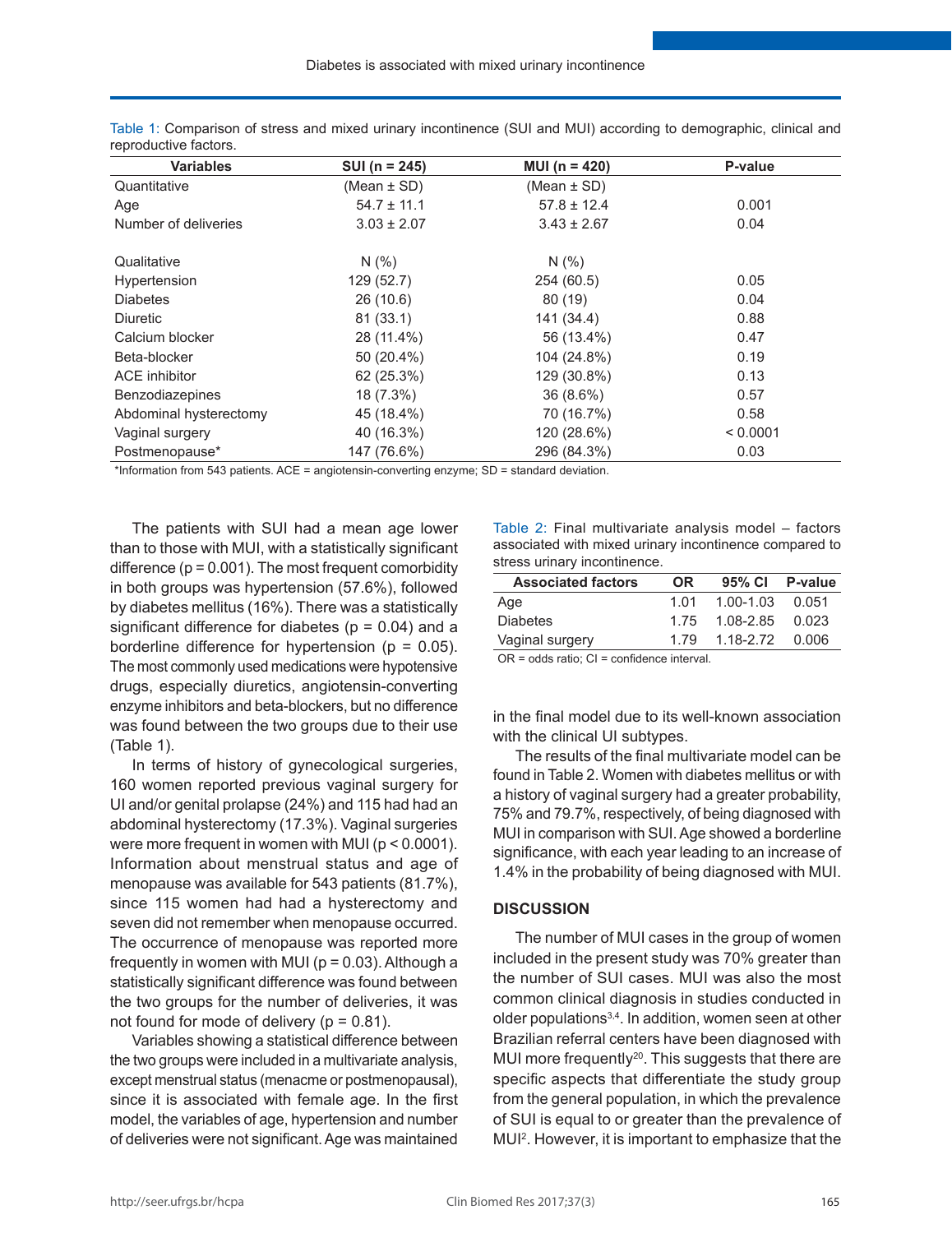diagnosis of UI subtypes was based on the reports of the patients, who are not expected to know how to describe each symptom using urologic terms<sup>15</sup>.

Women with MUI were older than those with SUI. Epidemiological studies have shown that the prevalence of MUI increases with aging<sup>2</sup>. In addition, most older women with MUI were in the postmenopausal period, which explains the difference found for the menstrual state between the groups.

According to the univariate analysis, history of hypertension was associated with MUI when compared with the SUI group. The literature shows conflicting results regarding the association between hypertension and UI, which could be due to the fact that both conditions have increasing prevalences with aging and/or to the effect of medications used for hypertension treatment<sup>21-23</sup>. An association between the medications used for symptoms of the lower urinary tract and the UI subtypes was not found.

Diabetic women can show urinary symptoms related to the clinical presentation of the disease or to the urinary tract dysfunction caused by diabetes<sup>23</sup>. Diabetes alone is one of the most relevant factors for the occurrence of UI, and patients may present, among others, symptoms of both SUI and MUI22,24-25.

A significant association of diabetes with the MUI group was found. Women in this group were older and had had more deliveries. Diabetes is a chronic disease, and its prevalence increases with aging. The longer the disease has been present, the greater the risk of effects on the urinary tract, contributing to the development of UUI. In addition, diabetes can cause pelvic floor dysfunction and, when associated with a high number of childbirths, could be implicated in the genesis of leakage during effort in cases of MUI.

Parity has been widely recognized as a risk factor for pelvic floor dysfunction. Studies suggest that pregnancy and childbirth, regardless of type, are involved in the genesis and the severity of UI4-6,8,9,22. Among the 665 women included in the present study, those with MUI had had a higher number of deliveries than those who complained only of SUI. The comparison between the two groups considered the various possible types of delivery, but no difference was found. This analysis must be viewed with caution since there was data shattering, which was a confounding factor. It is worth noting that previous vaginal surgery for SUI or genital prolapse showed a significant association with the clinical diagnosis of MUI, although the technique used was unknown.

It is well-established in the literature that Kelly-Kennedy plication for SUI treatment has poor long-term results and should no longer be performed, while colporrhaphy continues to be an option for prolapse treatment<sup>26</sup>. Dissection during these procedures can cause injury to the pelvic floor and its innervation, contributing to the emergence or aggravation of urinary symptoms, which justifies an association with the clinical diagnosis of MUI. Even though the surgical indications and techniques used in the population studied were unknown, the results show that previous vaginal surgery can have deleterious effects on pelvic floor function.

According to the multivariate analysis, a history of diabetes increased the probability of MUI by 75%, and a history of vaginal surgery increased it by 79.7%. Age did not persist as a significant variable. With the aging process, women have a greater chance of presenting with diabetes, which in association with previous vaginal surgeries could be a preponderant factor for the emergence of MUI in detriment of SUI.

The main limitation of the present study is the retrospective nature of the analysis of medical records. In addition, women seen at tertiary care centers present more complex UI complaints and chronic diseases. The duration of these diseases, as well as the use of other medications, has not been evaluated yet, which can be a limiting aspect of this study. However, there is a biological plausibility underlying the notion that women with diabetes have a greater tendency to develop the mixed subtype of urinary incontinence. Furthermore, the difference in the distribution of the types of UI and the association between diabetes and vaginal surgeries with the clinical diagnosis of MUI is relevant, indicating that there are specific features in this group. Studies using a control group of women with chronic diseases seen at tertiary care hospitals, but without UI, should help clarify this issue and enhance knowledge of the differences found.

In conclusion, this study found that MUI was the most common UI subtype in the female population referred for specialized consultations in a Brazilian tertiary hospital. The presence of diabetes and the history of a previous vaginal surgery increased the probability of a diagnosis of MUI in comparison with SUI. Further research is necessary to better understand the mechanisms of these associations.

# *Conflicts of interest*

The authors declare no conflicts of interest.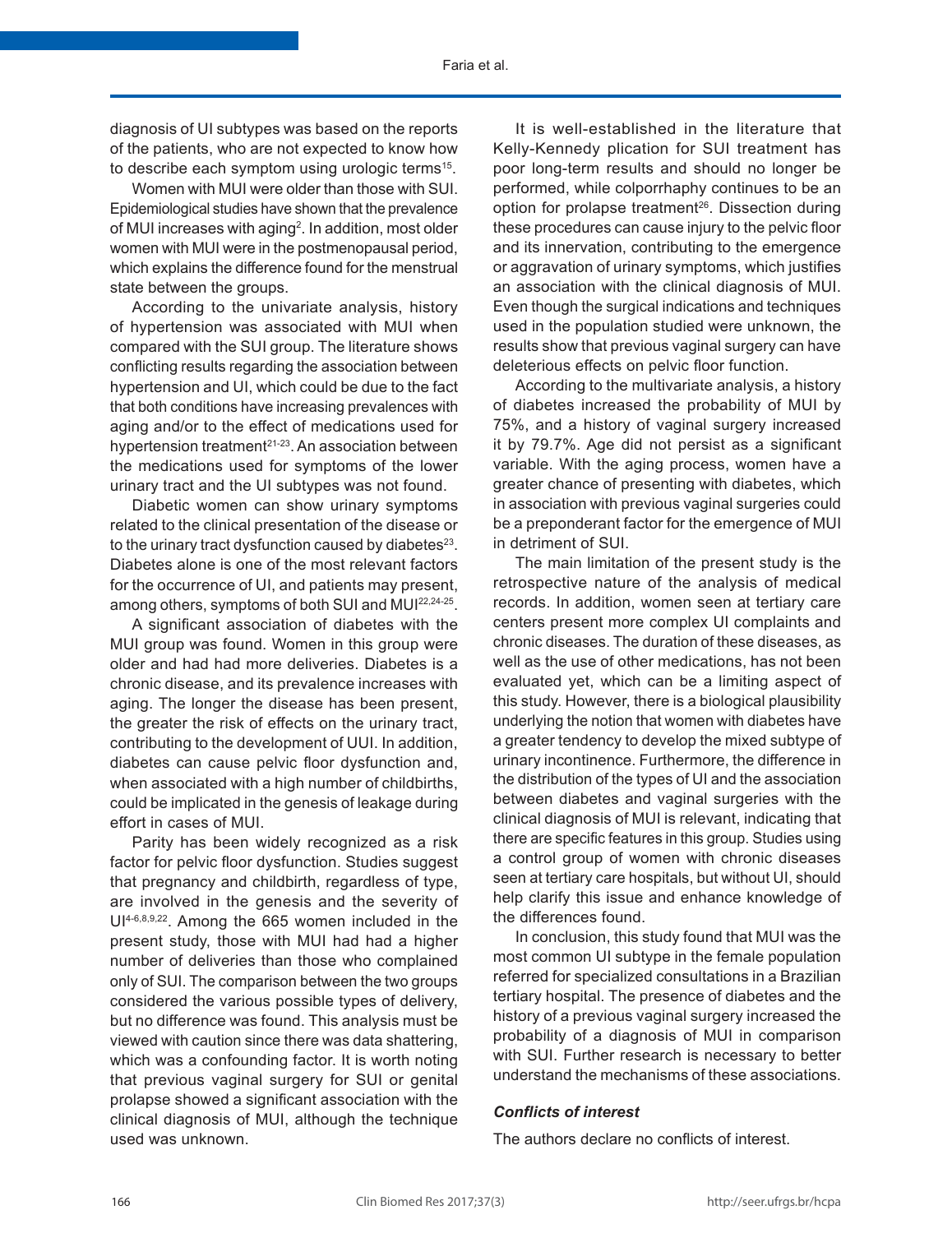### **REFERENCES**

- 1. Kendig H, Browning CJ, Thomas SA, Wells Y. Health, lifestyle, and gender influences on aging well: an Australian longitudinal analysis to guide health promotion. *Front Public Health*. 2014;2:70. [PMid:25072042.](http://www.ncbi.nlm.nih.gov/entrez/query.fcgi?cmd=Retrieve&db=PubMed&list_uids=25072042&dopt=Abstract) [http://](http://dx.doi.org/10.3389/fpubh.2014.00070) [dx.doi.org/10.3389/fpubh.2014.00070](http://dx.doi.org/10.3389/fpubh.2014.00070).
- 2. Hunskaar S, Burgio K, Diokno A, Herzog AR, Hjälmås K, Lapitan MC. Epidemiology and natural history of urinary incontinence in women. *Urology*. 2003;62(4 Suppl 1):16- 23[. PMid:14550833.](http://www.ncbi.nlm.nih.gov/entrez/query.fcgi?cmd=Retrieve&db=PubMed&list_uids=14550833&dopt=Abstract) [http://dx.doi.](http://dx.doi.org/10.1016/S0090-4295(03)00755-6) [org/10.1016/S0090-4295\(03\)00755-6](http://dx.doi.org/10.1016/S0090-4295(03)00755-6).
- 3. Khullar V, Cardozo L, Dmochowski R. Mixed incontinence: current evidence and future perspectives. *Neurourol Urodyn*. 2010;29(4):618- 22[. PMid:20432324.](http://www.ncbi.nlm.nih.gov/entrez/query.fcgi?cmd=Retrieve&db=PubMed&list_uids=20432324&dopt=Abstract) [http://dx.doi.](http://dx.doi.org/10.1002/nau.20907) [org/10.1002/nau.20907.](http://dx.doi.org/10.1002/nau.20907)
- 4. Barentsen JA, Visser E, Hofstetter H, Maris AM, Dekker JH, Bock GH. Severity, not type, is the main predictor of decreased quality of life in elderly women with urinary incontinence: a population-based study as part of a randomized controlled trial in primary care. *Healt[h](http://www.ncbi.nlm.nih.gov/entrez/query.fcgi?cmd=Retrieve&db=PubMed&list_uids=23249635&dopt=Abstract)  Qual Life Outcomes*. 2012;10(1):153. [PMid:23249635.](http://www.ncbi.nlm.nih.gov/entrez/query.fcgi?cmd=Retrieve&db=PubMed&list_uids=23249635&dopt=Abstract) [http://dx.doi.](http://dx.doi.org/10.1186/1477-7525-10-153) [org/10.1186/1477-7525-10-153](http://dx.doi.org/10.1186/1477-7525-10-153).
- 5. Oliveira E, Zuliani LMM, Ishicava J, Silva SV, Albuquerque SSR, Souza AMB, et al. Avaliação dos fatores relacionados à ocorrência da incontinência urinária feminina. *Rev Assoc Med Bras*. 2010;56(6):688-90[. PMid:21271137.](http://www.ncbi.nlm.nih.gov/entrez/query.fcgi?cmd=Retrieve&db=PubMed&list_uids=21271137&dopt=Abstract) [http://dx.doi.org/10.1590/S0104-](http://dx.doi.org/10.1590/S0104-42302010000600019) [42302010000600019.](http://dx.doi.org/10.1590/S0104-42302010000600019)
- 6. Fritel X, Ringa V, Varnoux N, Fauconnier A, Piault S, Bréart G. Mode of delivery and severe stress incontinence. A cross-sectional study among 2,625 perimenopausal women. *BJOG*. 2005;112(12):1646- 51[. PMid:16305569.](http://www.ncbi.nlm.nih.gov/entrez/query.fcgi?cmd=Retrieve&db=PubMed&list_uids=16305569&dopt=Abstract) [http://](http://dx.doi.org/10.1111/j.1471-0528.2005.00763.x) [dx.doi.org/10.1111/j.1471-](http://dx.doi.org/10.1111/j.1471-0528.2005.00763.x) [0528.2005.00763.x.](http://dx.doi.org/10.1111/j.1471-0528.2005.00763.x)
- 7. Hall SA, Yang M, Gates MA, Steers WD, Tennstedt SL, McKinlay JB. Associations of commonly used medications with urinary incontinence in a community based sample. *J Urol*. 2012;188(1):183-9[. PMid:22591967.](http://www.ncbi.nlm.nih.gov/entrez/query.fcgi?cmd=Retrieve&db=PubMed&list_uids=22591967&dopt=Abstract) [http://dx.doi.org/10.1016/j.](http://dx.doi.org/10.1016/j.juro.2012.02.2575) [juro.2012.02.2575.](http://dx.doi.org/10.1016/j.juro.2012.02.2575)
- 8. Oliveira C, Seleme M, Cansi PF, Consentino RF, Kumakura FY, Moreira GA, et al. Urinary incontinence in

pregnant women and its relation with socio-demographic variables and quality of life. *Rev Assoc Med Bras*. 2013;59(5):460-6[. PMid:24080345.](http://www.ncbi.nlm.nih.gov/entrez/query.fcgi?cmd=Retrieve&db=PubMed&list_uids=24080345&dopt=Abstract) [http://dx.doi.org/10.1016/j.](http://dx.doi.org/10.1016/j.ramb.2013.08.002) [ramb.2013.08.002](http://dx.doi.org/10.1016/j.ramb.2013.08.002).

- 9. Gomes GV, Silva GD. Incontinência urinária de esforço em mulheres pertencentes ao Programa de Saúde da Família de Dourados (MS). *Rev Assoc Med Bras*. 2010;56(6):649-54. [PMid:21271129.](http://www.ncbi.nlm.nih.gov/entrez/query.fcgi?cmd=Retrieve&db=PubMed&list_uids=21271129&dopt=Abstract) [http://dx.doi.org/10.1590/S0104-](http://dx.doi.org/10.1590/S0104-42302010000600011) [42302010000600011.](http://dx.doi.org/10.1590/S0104-42302010000600011)
- 10. Tamanini JT, Lebrão ML, Duarte YA, Santos JL, Laurenti R. Analysis of the prevalence of and factors associated with urinary incontinence among elderly people in the Municipality of São Paulo, Brazil: SABE study (health, wellbeing and aging). *Cad Saude Publica*. 2009;25(8):1756-62. [PMid:19649416.](http://www.ncbi.nlm.nih.gov/entrez/query.fcgi?cmd=Retrieve&db=PubMed&list_uids=19649416&dopt=Abstract) [http://dx.doi.org/10.1590/S0102-](http://dx.doi.org/10.1590/S0102-311X2009000800011) [311X2009000800011.](http://dx.doi.org/10.1590/S0102-311X2009000800011)
- 11. Santos CRS, Santos VLCG. Prevalence of urinary incontinence in a random sample of the urban population of Pouso Alegre, Minas Gerais, Brazil. *Rev Lat Am Enfermagem.* 2010;18(5):903- 10. [PMid:21120409.](http://www.ncbi.nlm.nih.gov/entrez/query.fcgi?cmd=Retrieve&db=PubMed&list_uids=21120409&dopt=Abstract) [http://](http://dx.doi.org/10.1590/S0104-11692010000500010) [dx.doi.org/10.1590/S0104-](http://dx.doi.org/10.1590/S0104-11692010000500010) [11692010000500010.](http://dx.doi.org/10.1590/S0104-11692010000500010)
- 12. Amaro JL, Macharelli CA, Yamamoto H, Kawano PR, Padovani CR, Agostinho AD. Prevalence and risk factors for urinary and fecal incontinence in Brazilian women. *Int Braz J Urol*. 2009;35(5):592-8[. PMid:19860938.](http://www.ncbi.nlm.nih.gov/entrez/query.fcgi?cmd=Retrieve&db=PubMed&list_uids=19860938&dopt=Abstract) [http://dx.doi.org/10.1590/S1677-](http://dx.doi.org/10.1590/S1677-55382009000500011) [55382009000500011.](http://dx.doi.org/10.1590/S1677-55382009000500011)
- 13. Brito LG, Brito LM, Chein MB, Malheiros ES, Duarte TB, Pinto AM NO. Stress urinary incontinence in climacteric women in a northeastern Brazilian municipality: a household survey. *Int Urogynecol J*. 2012;23(5):639-45. [PMid:22411207.](http://www.ncbi.nlm.nih.gov/entrez/query.fcgi?cmd=Retrieve&db=PubMed&list_uids=22411207&dopt=Abstract) [http://dx.doi.org/10.1007/s00192-012-](http://dx.doi.org/10.1007/s00192-012-1697-z) [1697-z.](http://dx.doi.org/10.1007/s00192-012-1697-z)
- 14. Guarisi T, Pinto AM NO, Osis MJ, Pedro AO, Paiva LH, Faúndes A. Incontinência urinária entre mulheres climatéricas brasileiras: inquérito domiciliar. *Rev Saude Publica*. 2001;35(5):428-35. [PMid:11723513.](http://www.ncbi.nlm.nih.gov/entrez/query.fcgi?cmd=Retrieve&db=PubMed&list_uids=11723513&dopt=Abstract) [http://dx.doi.org/10.1590/S0034-](http://dx.doi.org/10.1590/S0034-89102001000500004) [89102001000500004](http://dx.doi.org/10.1590/S0034-89102001000500004).
- 15. Radziszewski P, Dybowski B. Incontinence: do we speak the same language? *Eur Urol*. 2014;65(1):96- 8. [PMid:24055432.](http://www.ncbi.nlm.nih.gov/entrez/query.fcgi?cmd=Retrieve&db=PubMed&list_uids=24055432&dopt=Abstract) [http://dx.doi.](http://dx.doi.org/10.1016/j.eururo.2013.09.008) [org/10.1016/j.eururo.2013.09.008.](http://dx.doi.org/10.1016/j.eururo.2013.09.008)
- 16. Myers DL. Female mixed urinary incontinence: a clinical review. *JAMA*. 2014;311(19):2007-14[.](http://www.ncbi.nlm.nih.gov/entrez/query.fcgi?cmd=Retrieve&db=PubMed&list_uids=24846038&dopt=Abstract) [PMid:24846038.](http://www.ncbi.nlm.nih.gov/entrez/query.fcgi?cmd=Retrieve&db=PubMed&list_uids=24846038&dopt=Abstract) [http://dx.doi.](http://dx.doi.org/10.1001/jama.2014.4299) [org/10.1001/jama.2014.4299](http://dx.doi.org/10.1001/jama.2014.4299).
- 17. Asoglu MR, Selcuk S, Cam C, Cogendez E, Karateke A. Effects of urinary incontinence subtypes on women's quality of life (including sexual life) and psychosocial state. *Eur J Obstet Gynecol Reprod Biol*. 2014;176:187-90. [PMid:24630299.](http://www.ncbi.nlm.nih.gov/entrez/query.fcgi?cmd=Retrieve&db=PubMed&list_uids=24630299&dopt=Abstract) [http://dx.doi.org/10.1016/j.](http://dx.doi.org/10.1016/j.ejogrb.2014.02.008) [ejogrb.2014.02.008.](http://dx.doi.org/10.1016/j.ejogrb.2014.02.008)
- 18. Coyne KS, Wein A, Nicholson S, Kvasz M, Chen CI, Milsom I. Comorbidities and personal burden of urgency urinary incontinence: a systematic review. *Int J Cl[in](http://www.ncbi.nlm.nih.gov/entrez/query.fcgi?cmd=Retrieve&db=PubMed&list_uids=24073974&dopt=Abstract) Pract*. 2013;67(10):1015-33. [PMid:24073974.](http://www.ncbi.nlm.nih.gov/entrez/query.fcgi?cmd=Retrieve&db=PubMed&list_uids=24073974&dopt=Abstract) [http://dx.doi.](http://dx.doi.org/10.1111/ijcp.12164) [org/10.1111/ijcp.12164](http://dx.doi.org/10.1111/ijcp.12164).
- 19. Haylen BT, Ridder D, Freeman RM, Swift SE, Berghmans B, Lee J, et al. An International Urogynecological Association (IUGA)/International Continence Society (ICS) joint report on the terminology for female pelvic floor dysfunction. *Neurourol Urodyn*. 2010;29(1):4-20[. PMid:19941278.](http://www.ncbi.nlm.nih.gov/entrez/query.fcgi?cmd=Retrieve&db=PubMed&list_uids=19941278&dopt=Abstract)
- 20. Rodrigues MP, Barbosa LJF, Ramos JGL, Maurer L, Catarino BM, Thomaz RP, et al. Perfil das pacientes do ambulatório de uroginecologia de um hospital público de Porto Alegre com relação à incontinência urinária e à qualidade de vida. *Clin Biomed Res.* 2016;36(3):135-41. [http://dx.doi.](http://dx.doi.org/10.4322/2357-9730.64817) [org/10.4322/2357-9730.64817.](http://dx.doi.org/10.4322/2357-9730.64817)
- 21. Alvaro R, Araco F, Gravante G, Sorge R, Overton J, Vellone E, et al. Epidemiological aspects of urinary incontinence in a female population of an Italian region. *Int Urogynecol J*. 2010;21(7):873-83. [PMid:20179905.](http://www.ncbi.nlm.nih.gov/entrez/query.fcgi?cmd=Retrieve&db=PubMed&list_uids=20179905&dopt=Abstract) [http://dx.doi.org/10.1007/s00192-010-](http://dx.doi.org/10.1007/s00192-010-1112-6) [1112-6.](http://dx.doi.org/10.1007/s00192-010-1112-6)
- 22. Waetjen LE, Liao S, Johnson WO, Sampselle CM, Sternfield B, Harlow SD, et al. Factors associated with prevalent and incident urinary incontinence in a cohort of midlife women: a longitudinal analysis of data: study of women's health